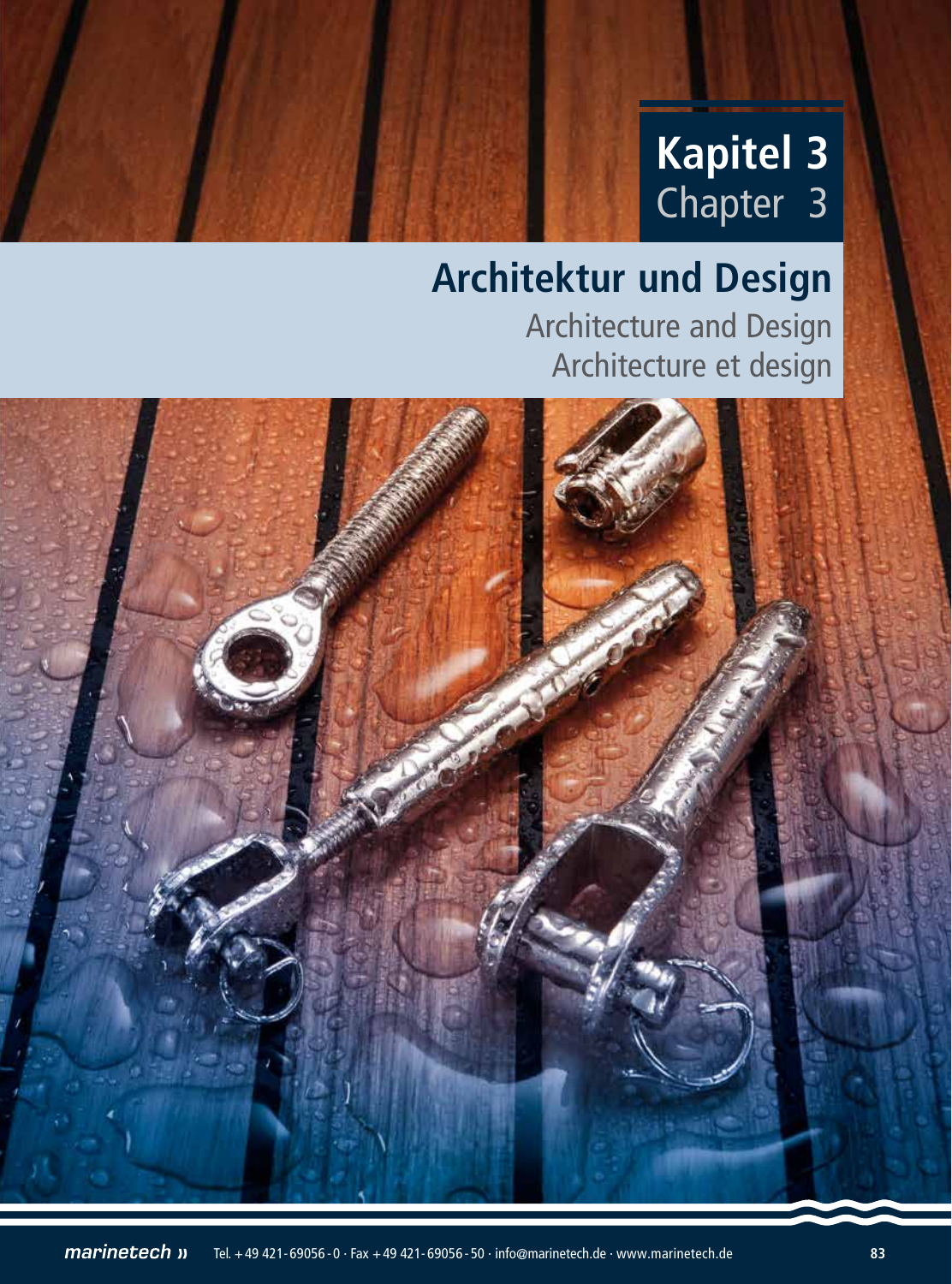

**8763** Pfostenspanner mit Montageterminal / A4-AISI 316 / Rail turnbuckle<br>With quick attach terminal / Tendeur de poteau universel avec embout sertissage rapide sur platine articulée



| Ø<br>$50^\circ$<br>L1<br>┍<br>4<br>Ľ2 |
|---------------------------------------|
|                                       |

| <b>Bestell-Nr.</b> | <b>Für Pfosten</b>       | $DS-\alpha$      | 11  |    | A  | Box *€/Stück |
|--------------------|--------------------------|------------------|-----|----|----|--------------|
| Order no.          | <b>For Stanchion</b>     | $WR-Ø$           |     |    |    | *€/piece     |
| 87634ECKIG         | eckig/square             | 4                | 150 | 75 | 38 | 55,00        |
|                    | 87634RUND rund/round Ø50 | $\boldsymbol{A}$ | 150 | 75 | 38 | 57,00        |
| _  _  _ . _        |                          |                  |     |    |    |              |

Für Seile: 1x19 – 7x7 – 7x19 For wire: 1x19 – 7x7 – 7x19

> **Technische Information Seite 411 Technical information page 411**

**8445**





## **ESS Terminal mit Rechtsgewinde** / A4-AISI 316

ESS swage stud, right hand thread / Terminaison filetée, pas à droite

| <b>Bestell-Nr.</b><br>Order no. | $DS-Ø$<br>WR-Ø | <b>GW</b>       |    | L1 | L2 | D    | <b>Box</b> | *€/Stück<br>*€/piece |
|---------------------------------|----------------|-----------------|----|----|----|------|------------|----------------------|
| 8445405/3                       | 3              | M5              | 50 | 18 | 27 | 6.4  | 10         | 2,00                 |
| 8445406/4                       | 4              | M6              | 60 | 25 | 30 | 7.5  | 10         | 2,50                 |
| 8445408/5                       | 5              | M8              | 70 | 31 | 31 | 9.0  | 5          | 3,00                 |
| 8445410/6                       | 6              | M <sub>10</sub> | 85 | 37 | 40 | 12.5 | 5          | 4,00                 |

**8446**





### **ESS Terminal mit Linksgewinde** / A4-AISI 316

**DS-Ø GW L L1 L2 D Box \*€/Stück Bestell-Nr. Order no.** ESS swage stud, left hand thread / Terminaison filetée, pas à gauche

| Order no. | WR-Ø |                 |    |    |    |      |    | *€/piece* |
|-----------|------|-----------------|----|----|----|------|----|-----------|
| 8446405/3 | 3    | M5              | 50 | 18 | 27 | 6.4  | 10 | 2,30      |
| 8446406/4 | 4    | M6              | 60 | 25 | 30 | 7.5  | 10 | 2,80      |
| 8446408/5 | 5    | M8              | 70 | 31 | 31 | 9.0  | 5  | 3,30      |
| 8446410/6 | 6    | M <sub>10</sub> | 85 | 37 | 40 | 12.5 | 5  | 4,30      |

**8449**



### **ESS Terminal mit Innengewinde, rechts** / A4-AISI 316

ESS swage stud with internal thread, right hand thread / Terminaison avec filetage interne, pas à droite

| <b>Bestell-Nr.</b><br>Order no. | $DS-Ø$<br>$WR-\emptyset$ | GW             |    | I 1 | L2 | D    | <b>Box</b> | *€/Stück<br>*€/piece* |
|---------------------------------|--------------------------|----------------|----|-----|----|------|------------|-----------------------|
| 8449405/3                       | 3                        | M5             | 55 | 20  | 28 | 6.4  | 10         | 3,00                  |
| 8449406/4                       | 4                        | M6             | 65 | 22  | 36 | 7.5  | 10         | 4,00                  |
| 8449406/5                       | 5                        | M6             | 70 | 22  | 41 | 9.0  | 5          | 4,50                  |
| 8449408/6                       | 6                        | M <sub>8</sub> | 85 | 25  | 53 | 12.5 | 5          | 5,70                  |
|                                 |                          |                |    |     |    |      |            |                       |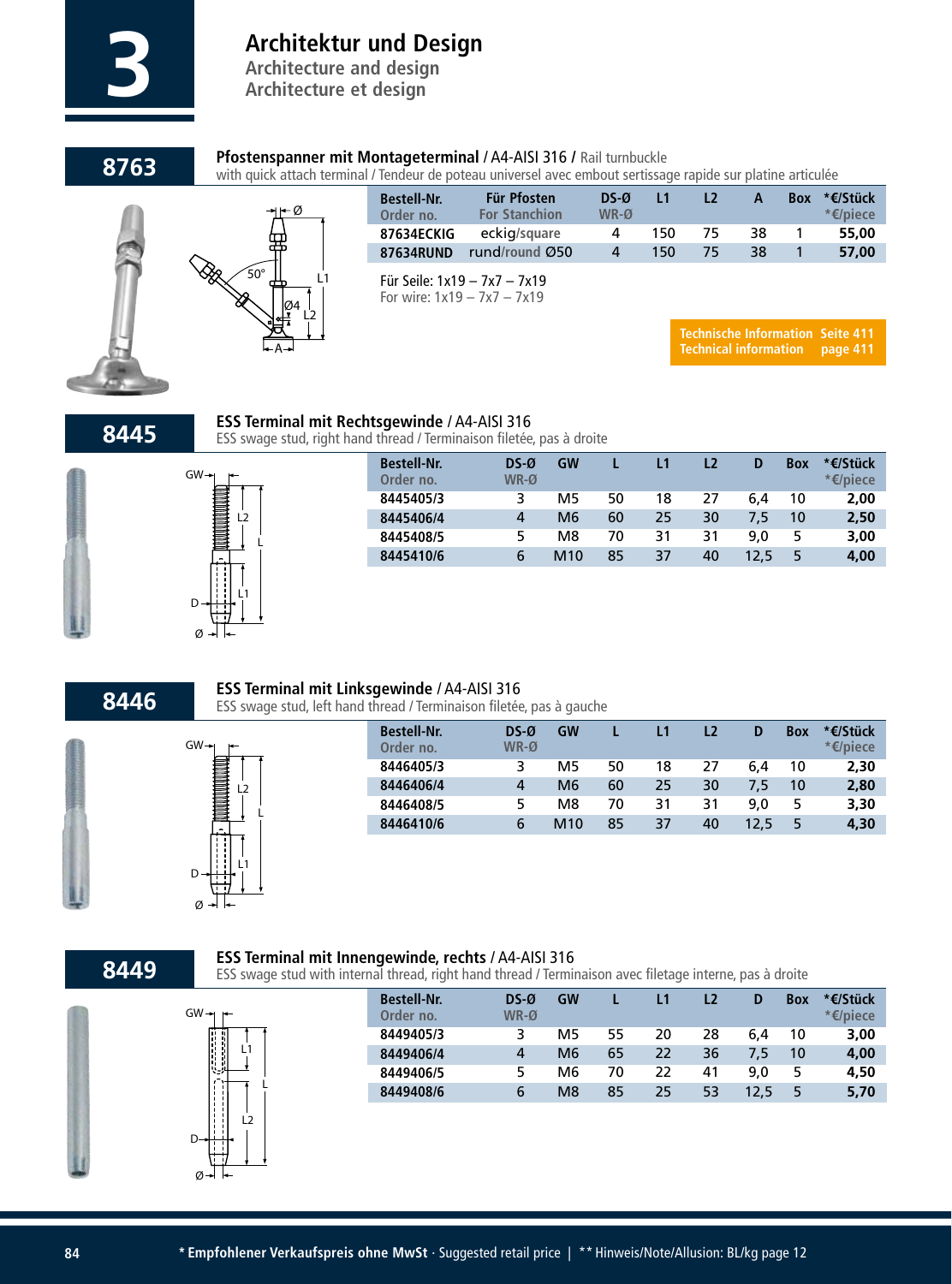# **Architektur und Design Architecture and design<br>Architecture et design<br>Architecture et design**

## **Architecture and design**

**ESS Terminal mit Innengewinde, links / A4-AISI 316**<br>**B450** ESS swage stud with internal thread, left hand thread / Terminaison avec filetage interne, pas à gauche

| <b>Bestell-Nr.</b><br>Order no. | $DS-Ø$<br>$WR-Ø$ | GW             |    | L1 |    | D    | <b>Box</b> | *€/Stück<br>*€/piece |
|---------------------------------|------------------|----------------|----|----|----|------|------------|----------------------|
| 8450405/3                       |                  | M5             | 55 | 20 | 28 | 6.3  | 10         | 3,30                 |
| 8450406/4                       | 4                | M6             | 65 | 22 | 36 | 7,5  | 10         | 4,30                 |
| 8450406/5                       | 5                | M6             | 70 | 22 | 41 | 9.0  |            | 4,80                 |
| 8450408/6                       | 6                | M <sub>8</sub> | 85 | 25 | 53 | 12,5 |            | 6,00                 |



L L2

> L L2

L1

L1

GW

Ø

GW

Ø

B

D

D

**814866**

## **ESS Terminal mit langem Rechtsgewinde** / A4-AISI 316

ESS swage stud with long right hand thread / Ess terminaison filetée avec un long pas à droite

| <b>Bestell-Nr.</b><br>Order no. | $DS-Ø$<br>WS-Ø | GW              |     | L1 | L2 | D              | <b>Box</b> | *€/Stück<br>*€/piece |
|---------------------------------|----------------|-----------------|-----|----|----|----------------|------------|----------------------|
| 814866405/3                     | 3              | M5              | 73  | 18 | 50 | 6.3            | 10         | 2,50                 |
| 814866406/4                     | 4              | M6              | 89  | 25 | 60 | 7.5            | 10         | 3,00                 |
| 814866408/5                     | 5              | M8              | 98  | 31 | 60 | 9.0            | 5          | 3,50                 |
| 814866410/6                     | 6              | M <sub>10</sub> | 124 | 37 | 80 | $12.5^{\circ}$ | 5          | 4,50                 |

 **NEW**

 **NEW**



**ESS Terminal mit langem Linksgewinde** / A4-AISI 316 ESS swage stud with long left hand thread / Ess terminaison filetée avec un long pas à gauche

| <b>Bestell-Nr.</b><br>Order no. | $DS-\alpha$<br>WS-Ø | GW  |     |    | L2 | D    | <b>Box</b> | *€/Stück<br>*€/piece* |
|---------------------------------|---------------------|-----|-----|----|----|------|------------|-----------------------|
| 814867405/3                     | ٦                   | M5  | 73  | 18 | 50 | 6.3  | 10         | 2,80                  |
| 814867406/4                     | 4                   | M6  | 89  | 25 | 60 | 7.5  | 10         | 3,30                  |
| 814867408/5                     | 5                   | M8  | 98  | 31 | 60 | 9.0  | 5          | 3,80                  |
| 814867410/6                     | 6                   | M10 | 124 | 37 | 80 | 12,5 | 5          | 4,80                  |



**8452**

## **ESS Gabel mit Rechtsgewinde** / A4-AISI 316

ESS threaded fork, right hand thread / Embout á chape fixe, pas à droite

| <b>Bestell-Nr.</b><br>Order no. | GW              |    | L1 | н  | B  | D  | <b>Box</b> | *€/Stück<br>*€/piece |
|---------------------------------|-----------------|----|----|----|----|----|------------|----------------------|
| 8452405                         | M5              | 40 | 20 | 10 | 8  | 5  | 10         | 2,00                 |
| 8452406                         | M6              | 47 | 25 | 10 | 8  | 6  | 10         | 2,50                 |
| 8452408                         | M8              | 52 | 25 | 12 | 10 | 8  | 5          | 3,00                 |
| 8452410                         | M <sub>10</sub> | 72 | 45 | 14 | 12 | 10 | 5          | 4,90                 |

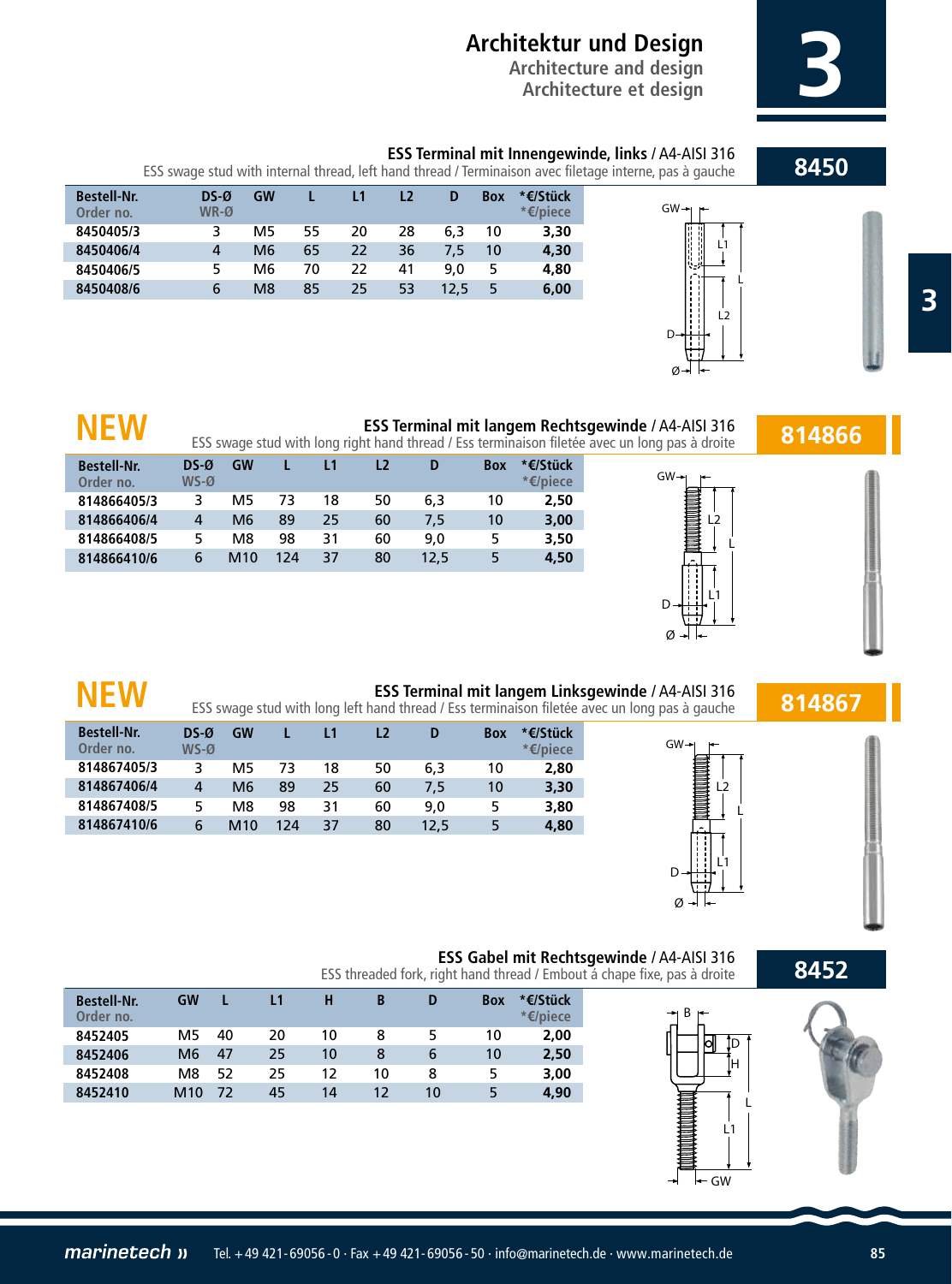

## **8453**

## **ESS Gabel mit Linksgewinde** / A4-AISI 316

**ESS Auge mit Rechtsgewinde** / A4-AISI 316

ESS threaded eye, right hand thread / Embout á œil fixe, pas à droite

ESS threaded fork, left hand thread / Embout á chape fixe, pas à gauche





| <b>Bestell-Nr.</b><br>Order no. | GW             |    |    |    |     | D  | <b>Box</b> | *€/Stück<br>*€/piece |
|---------------------------------|----------------|----|----|----|-----|----|------------|----------------------|
| 8453405                         | M <sub>5</sub> | 40 | 20 | 10 |     |    | 10         | 2,30                 |
| 8453406                         | M <sub>6</sub> | 47 | 25 | 10 | 8   | 6  | 10         | 2,80                 |
| 8453408                         | M8             | 52 | 25 | 12 | 10  | 8  | 5          | 3,30                 |
| 8453410                         | M10            | 72 | 45 | 14 | 12. | 10 | 5          | 5,20                 |



## L L1 GW D |← ㅋ |←H

| ſ |                 | н |
|---|-----------------|---|
|   |                 |   |
|   |                 |   |
|   |                 |   |
|   | L               |   |
|   | L1              |   |
|   |                 |   |
|   |                 |   |
|   | $\overline{GW}$ |   |
|   |                 |   |

| <b>Bestell-Nr.</b><br>Order no. | GW              |    | L1 | D    | н | <b>Box</b> | *€/Stück<br>*€/piece |
|---------------------------------|-----------------|----|----|------|---|------------|----------------------|
| 8454405                         | M <sub>5</sub>  | 45 | 23 | 5,5  | 3 | 10         | 2,00                 |
| 8454406                         | M <sub>6</sub>  | 47 | 28 | 6, 5 | 4 | 10         | 2,20                 |
| 8454408                         | M8              | 55 | 40 | 8.5  | 5 | 5          | 2,80                 |
| 8454410                         | M <sub>10</sub> | 65 | 47 | 10.5 | 6 | 5          | 3,10                 |

M5 und M6 mit Teilgewinde. / M5 and M6 with partial thread. M8 und M10 mit Vollgewinde. / M8 and M10 with full thread.





| ۰H |         | ┙ |
|----|---------|---|
|    | L<br>L1 |   |
|    | GW      |   |

| <b>Bestell-Nr.</b><br>Order no. | GW              |    | L1 | D    | н | <b>Box</b> | *€/Stück<br>*€/piece |
|---------------------------------|-----------------|----|----|------|---|------------|----------------------|
| 8458405                         | M5              | 45 | 23 | 5.5  | 3 | 10         | 2,30                 |
| 8458406                         | M <sub>6</sub>  | 47 | 28 | 6.5  | 4 | 10         | 2,50                 |
| 8458408                         | M8              | 55 | 40 | 8.5  | 5 | 5          | 3.10                 |
| 8458410                         | M <sub>10</sub> | 65 | 47 | 10.5 | 6 | 5          | 3,40                 |

M5 und M6 mit Teilgewinde. / M5 and M6 with partial thread. M8 und M10 mit Vollgewinde. / M8 and M10 with full thread.

**8455**



|  |  |  | ESS Gabel mit Innengewinde, rechts / A4-AISI 316 |  |  |  |
|--|--|--|--------------------------------------------------|--|--|--|
|--|--|--|--------------------------------------------------|--|--|--|

ESS fork with internal thread, right hand thread / Embout à chape fixe avec filetage interne, pas à droite

| <b>Bestell-Nr.</b><br>Order no. | <b>GW</b> |    | l 1 | D    | D <sub>1</sub> | Н  |    | <b>Box</b> | *€/Stück<br>$*$ $\varepsilon$ /piece |
|---------------------------------|-----------|----|-----|------|----------------|----|----|------------|--------------------------------------|
| 8455405                         | M5        | 55 | 27  | 7.5  | 5              | 10 | 8  | 10         | 7,00                                 |
| 8455406                         | M6        | 60 | 30  | 8.0  | 6              | 10 | 9  | 10         | 8,00                                 |
| 8455408                         | M8        | 65 | 31  | 12.0 | 8              | 12 | 10 | 5          | 9,00                                 |
| 8455410                         | M10       | 75 | 40  | 14.0 | 10             | 12 | 12 | ь          | 10,00                                |
|                                 |           |    |     |      |                |    |    |            |                                      |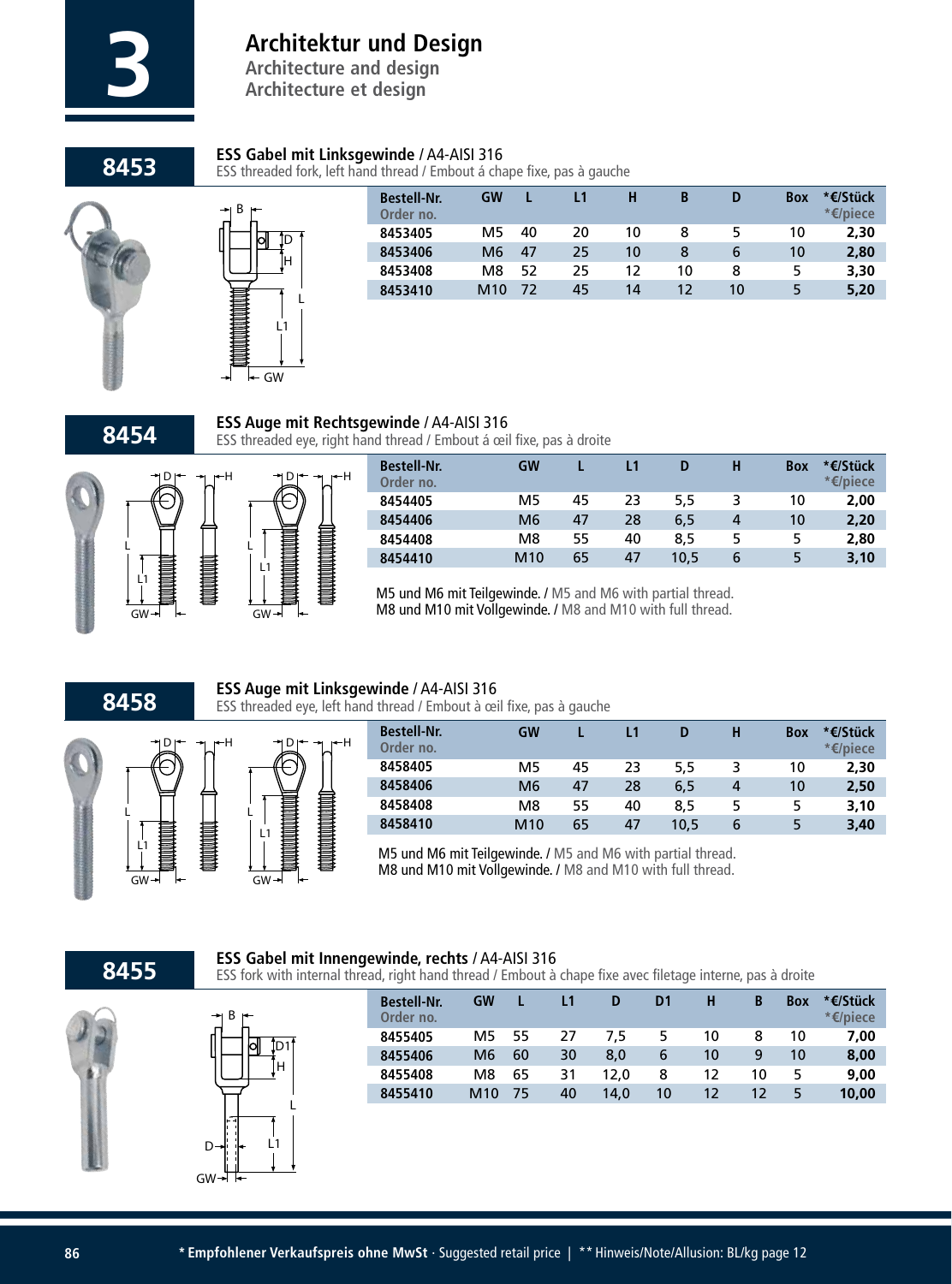# **Architecture and design<br>Architecture et design<br>Architecture et design**

## **Architektur und Design**

**Architecture and design**

## **ESS Gabel mit Innengewinde, links** / A4-AISI 316

ESS fork with internal thread, left hand thread / Embout à chape fixe avec filetage interne, pas à gauche



**8456**

L

H ĮD.

L1

| <b>Bestell-Nr.</b><br>Order no. | GW              |    | l 1 | D    | D1 | н  | В  | Box | *€/Stück<br>*€/piece |
|---------------------------------|-----------------|----|-----|------|----|----|----|-----|----------------------|
| 8456405                         | M5              | 55 | 27  | 7.5  | 5  | 10 | 8  | 10  | 7,50                 |
| 8456406                         | M <sub>6</sub>  | 60 | 30  | 8.0  | 6  | 10 | 9  | 10  | 8,50                 |
| 8456408                         | M8              | 65 | 31  | 12.0 | 8  | 12 | 10 | 5   | 9,50                 |
| 8456410                         | M <sub>10</sub> | 75 | 40  | 14.0 | 10 | 12 | 12 | 5   | 10,50                |

**8457**



R

 $\circ$ 

GW

D

B

L

L

L1

D

 $\Box$ 

L2

Ŧ

L

GW

| <b>Bestell-Nr.</b><br>Order no. | GW              |    | <b>Box</b> | *€/Stück<br>*€/piece |
|---------------------------------|-----------------|----|------------|----------------------|
| 8457405                         | M5              | 55 | 10         | 2,80                 |
| 8457406                         | M <sub>6</sub>  | 65 | 10         | 3,50                 |
| 8457408                         | M8              | 70 | 5          | 4,00                 |
| 8457410                         | M <sub>10</sub> | 85 | 5          | 6,00                 |
|                                 |                 |    |            |                      |





| 8451 | <b>ESS Schraubterminal mit Innengewinde / A4-AISI 316</b><br>internal thread / Serre câble avec filetage interne, droite ou gauche |
|------|------------------------------------------------------------------------------------------------------------------------------------|
|      |                                                                                                                                    |

| <b>Bestell-Nr.</b> | $DS-Ø$ | <b>GW</b>       |    |    | 12 | D  | <b>Box</b> | *€/Stück |
|--------------------|--------|-----------------|----|----|----|----|------------|----------|
| Order no.          | $WR-Ø$ |                 |    |    |    |    |            | *€/piece |
| 8451434RE          | $3+4$  | M6 rechts/right | 80 | 45 | 30 | 12 | 5          | 7,90     |
| 8451434LI          | $3+4$  | M6 links/left   | 80 | 45 | 30 | 12 | 5          | 7,90     |
| 8451405RE          | 5.     | M6 rechts/right | 80 | 45 | 30 | 12 | 5          | 7,90     |
| 8451405LI          | 5.     | M6 links/left   | 80 | 45 | 30 | 12 | 5.         | 7,90     |

ESS terminal with



**REW**<br>ESS Schraubterminal mit Gewindestift / A4-AISI 316<br>ESS terminal with set screw / Serre câble avec filetage externe **814868** 

| <b>Bestell-Nr.</b><br>Order no. | $DS-Ø$<br>WS-Ø | GW             |     | l 1 | L <sub>2</sub> | D  | <b>Box</b> | *€/Stück<br>*€/piece |
|---------------------------------|----------------|----------------|-----|-----|----------------|----|------------|----------------------|
| 814868405/3                     | 3              | M5             | 87  | 53  | 34             | 11 | 5          | 6,50                 |
| 814868406/4                     | 4              | M <sub>6</sub> | 95  | 58  | 37             | 13 | 5          | 7,50                 |
| 814868406/5                     | 5              | M6             | 102 | 65  | 37             | 14 | 2          | 8,00                 |
| 814868408/6                     | 6              | M <sub>8</sub> | 118 | 73  | 45             | 16 |            | 9,50                 |
|                                 |                |                |     |     |                |    |            |                      |



GW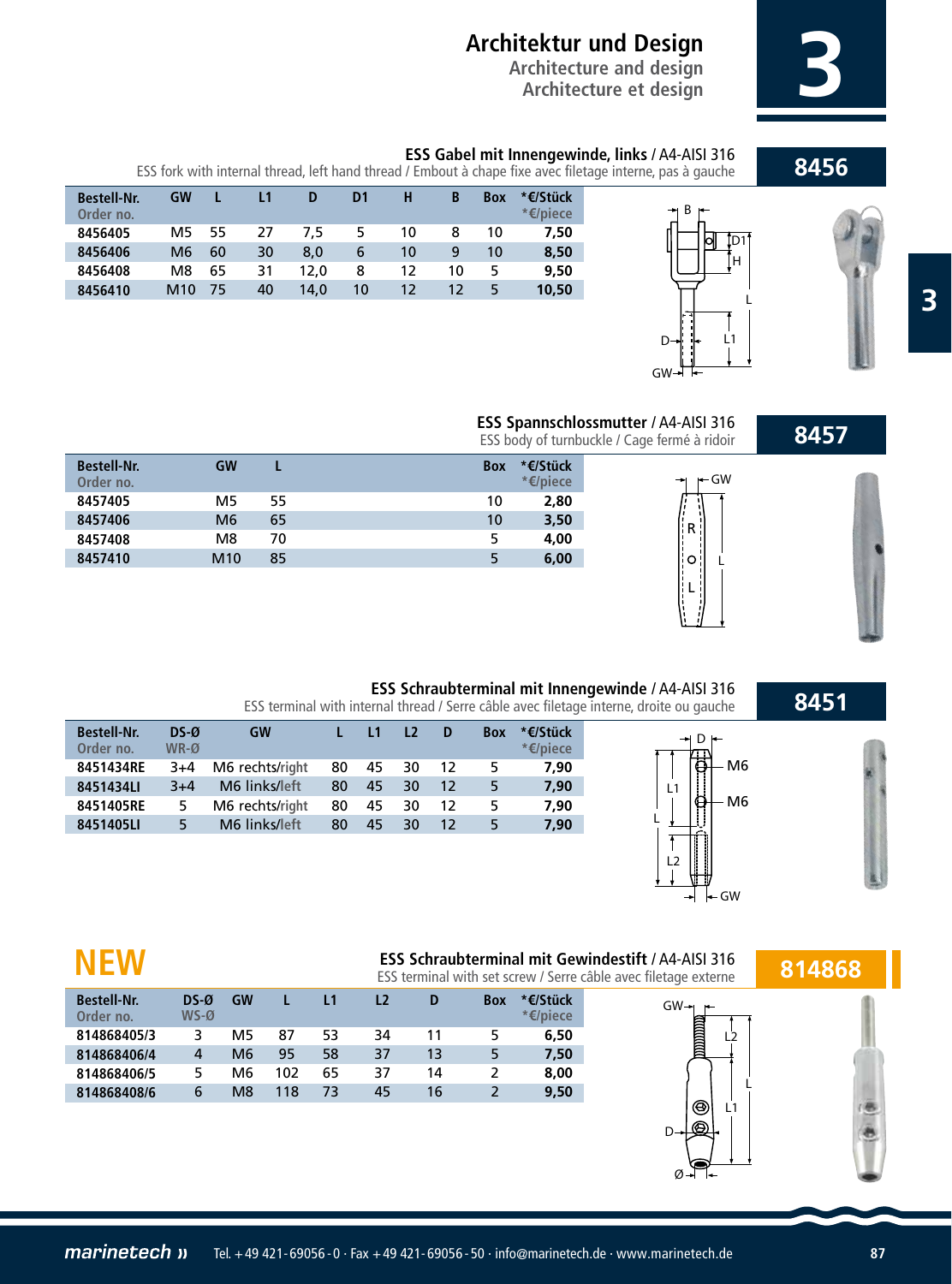

**ESS Augterminal** / A4-AISI 316

**ESS Gabelterminal** / A4-AISI 316

ESS swage eye terminal / Embout á œil à sertir inox

## **8466**

### **ESS Gewindestück, rechts + links** / A4-AISI 316

ESS stud bolt, right + left hand thread / Terminaison filetée, pas á droite + pas à gauche



| <b>Bestell-Nr.</b><br>Order no. | <b>GW</b>       |     | L1 | L2 | <b>Box</b> | *€/Stück<br>*€/piece |
|---------------------------------|-----------------|-----|----|----|------------|----------------------|
| 8466405                         | M <sub>5</sub>  | 65  | 30 | 30 | 10         | 1,00                 |
| 8466406                         | M <sub>6</sub>  | 65  | 30 | 30 | 10         | 1,10                 |
| 8466408                         | M8              | 65  | 30 | 30 | 5          | 1,60                 |
| 8466410                         | M <sub>10</sub> | 85  | 40 | 40 | 5          | 2,90                 |
| 8466412                         | M <sub>12</sub> | 105 | 50 | 50 | 5          | 4,60                 |

**8469**



| <b>Bestell-Nr.</b><br>Order no. | $DS-Ø$<br>$WR-Ø$ |    | L1 |      | D <sub>2</sub> | н | <b>Box</b> | *€/Stück<br>*€/piece |
|---------------------------------|------------------|----|----|------|----------------|---|------------|----------------------|
| 846943                          | 3                | 40 | 18 | 6.4  | 6.5            |   | 10         | 2,50                 |
| 846944                          | 4                | 52 | 24 | 7.5  | 8.5            | 6 | 10         | 3,00                 |
| 846945                          | 5                | 62 | 30 | 9.0  | 9.5            |   |            | 3,70                 |
| 846946                          | 6                | 75 | 36 | 12,5 | 13.0           | 8 |            | 5,80                 |

**8447**





| inal / Embout à chape fixe à sertir |                          |    |     |    |    |    |            |                                   |
|-------------------------------------|--------------------------|----|-----|----|----|----|------------|-----------------------------------|
| <b>Bestell-Nr.</b><br>Order no.     | $DS-Ø$<br>$WR-\emptyset$ |    |     | D1 | B  | н  | <b>Box</b> | *€/Stück<br>$*$ $\epsilon$ /piece |
| 844743                              |                          | 55 | 6.4 | 5  | 8  | 10 | 10         | 3,50                              |
| 844744                              | 4                        | 65 | 7.5 | 6  | 8  | 10 | 10         | 4,00                              |
| 844745                              |                          | 70 | 9.0 | 8  | 10 | 12 | 5          | 5,00                              |

6 85 12,5 10 12 14 5 **6,00**

**844746**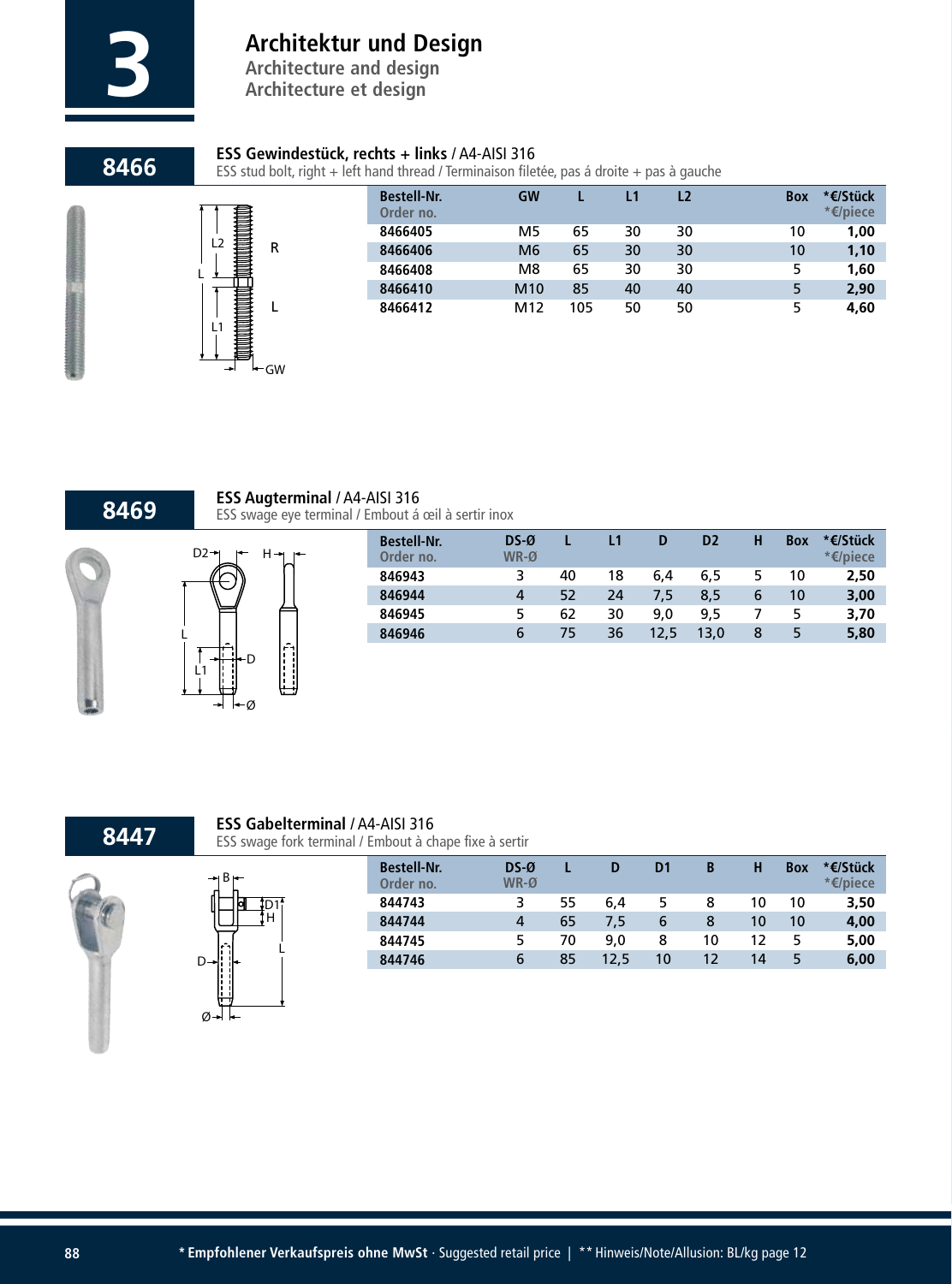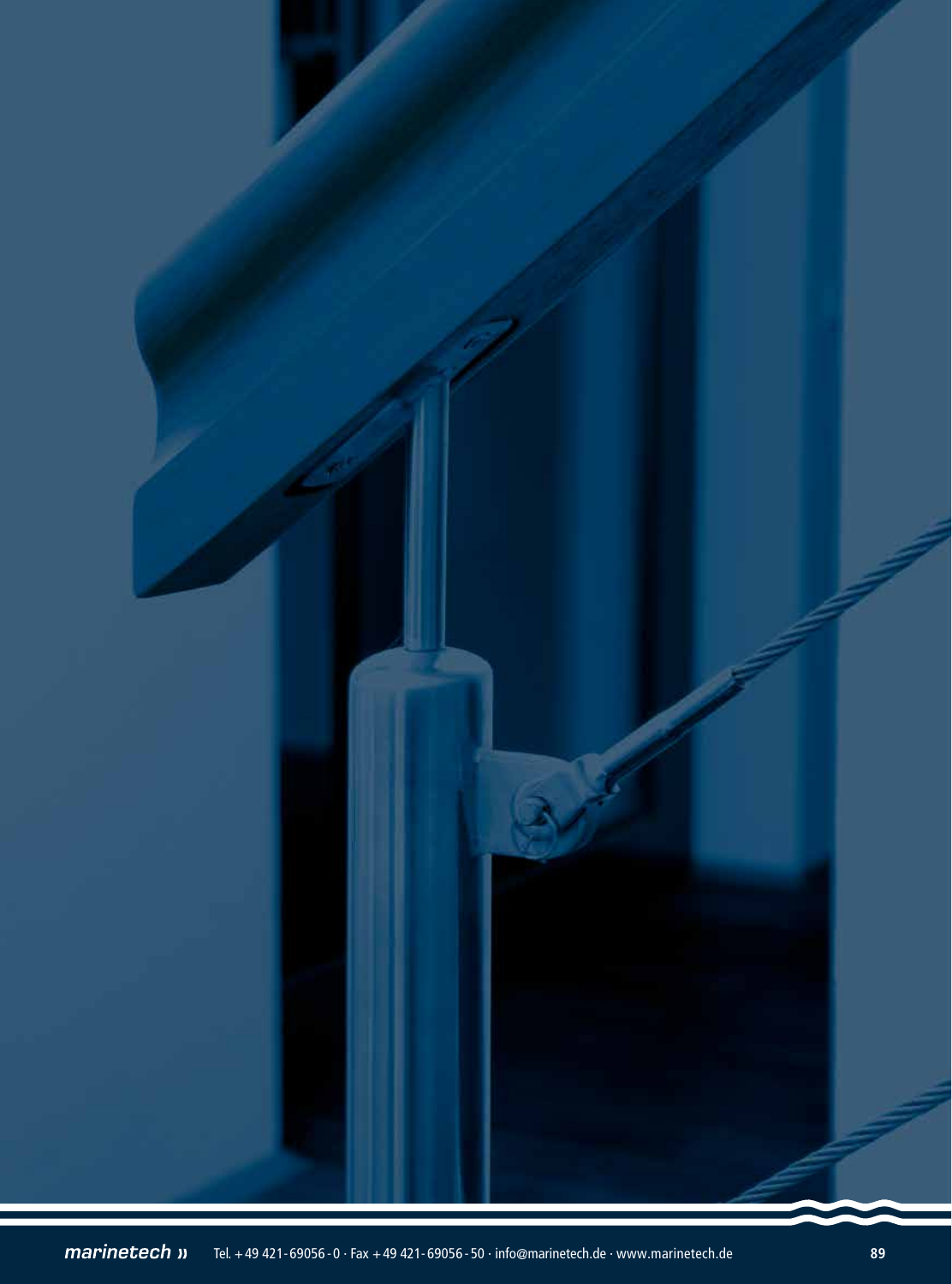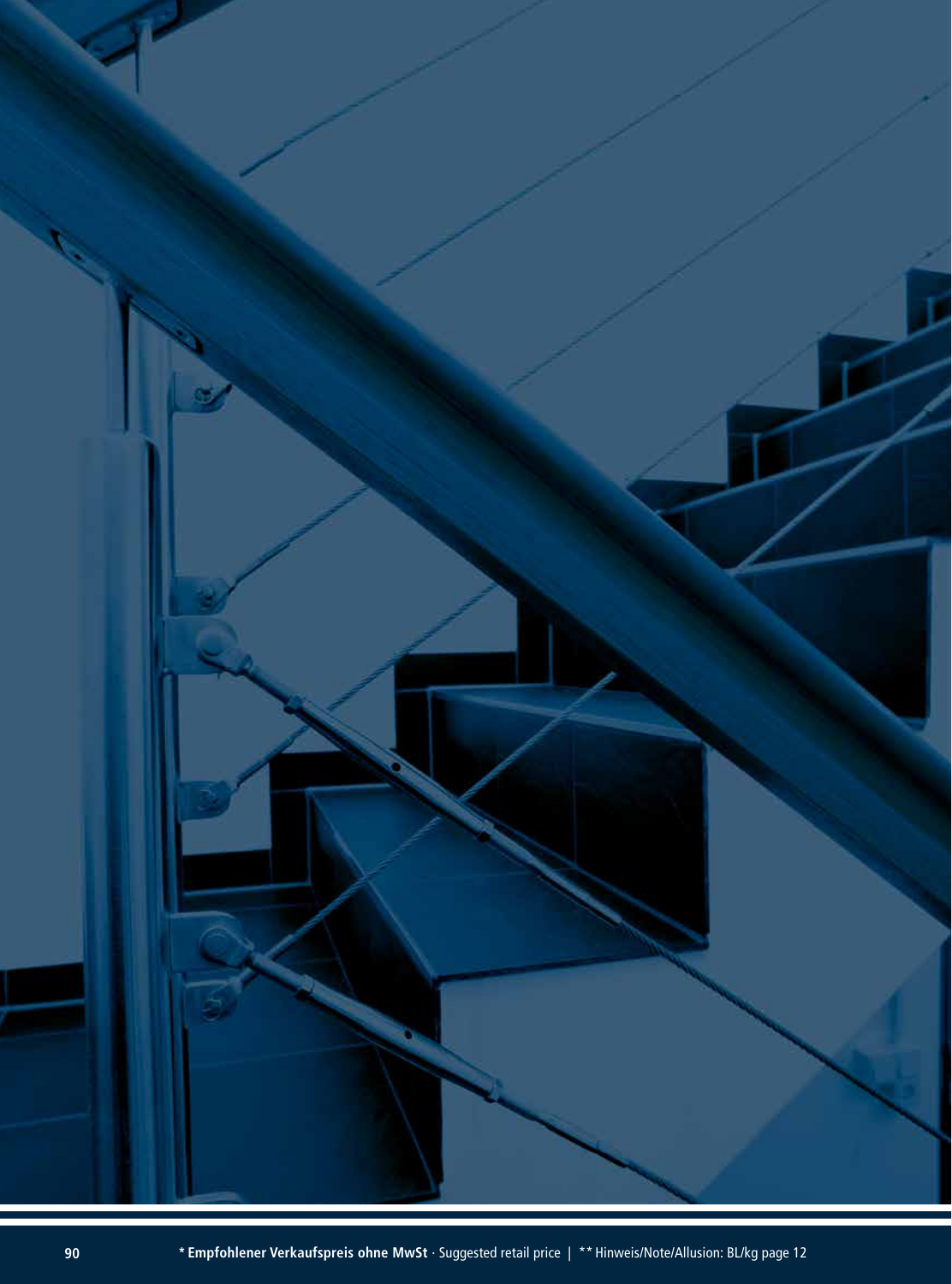**Architecture and design**



|      | <b>ESS Senkkopfterminal / A4-AISI 316</b>                   |
|------|-------------------------------------------------------------|
| 8459 | ESS swage cone terminal / Terminaison à tête plate à sertir |

| <b>Bestell-Nr.</b><br>Order no. | $DS-Ø$<br>$WR-Ø$ |    | l 1 | D    | D1   | Α2 | <b>Box</b> | *€/Stück<br>$*$ $\varepsilon$ /piece |
|---------------------------------|------------------|----|-----|------|------|----|------------|--------------------------------------|
| 845943                          | 3                | 34 | 27  | 8.0  | 6.4  |    | 10         | 1.40                                 |
| 845944                          | 4                | 43 | 35  | 9.5  | 7,5  |    | 10         | 2,10                                 |
| 845945                          | 5                | 50 | 40  | 13.0 | 9.0  | 3  | 5          | 2,90                                 |
| 845946                          | 6                | 64 | 50  | 16,5 | 12,5 | 3  | 5          | 4,80                                 |



### **ESS Linsenkopfterminal, dünnwandig** / A4-AISI 316

ESS swage dome head terminal, thin-walled / Terminaison à tête cylindrique bombée à sertir

| <b>Bestell-Nr.</b><br>Order no. | $DS-0$<br>$WR-Ø$ |    | <u> 11</u> | L2  | D  | D1  | <b>Box</b> | *€/Stück<br>*€/piece |
|---------------------------------|------------------|----|------------|-----|----|-----|------------|----------------------|
| 844843                          |                  | 25 | 18         | 2.0 | 9  | 5.5 | 10         | 2,50                 |
| 844844                          | 4                | 30 | 24         | 2,0 | 11 | 6.5 | 10         | 3,00                 |
| 844845                          |                  | 35 | 28         | 2.5 | 13 | 7.5 | כ          | 3,50                 |
| 844846                          | 6                | 40 | 32         | 3.0 | 16 | 9.0 |            | 4,00                 |
|                                 |                  |    |            |     |    |     |            |                      |

Terminal muß mit einer Press- oder Walzbackengröße kleiner verarbeitet werden. Terminals must be pressed or swaged with jaws one size smaller.



### **ESS Linsenkopfhülse mit Innengewinde** / A4-AISI 316

**GW L L1 L2 D D1 Box \*€/Stück \*€/piece** M5 25 18 4 12 7,5 10 **3,00** M6 30 24 4 12 8,0 10 **3,50** M8 35 28 5 16 12,0 5 **4,00** M10 40 32 6 20 14,0 5 **5,00 Bestell-Nr. Order no. 8464405 8464406 8464408 8464410** ESS dome case nut with internal thread / Terminaison TBHC avec filetage interne



### **Stockschraube mit Rechtsgewinde** / A4-AISI 316

|                                 |                 |     |    |                | Dowel screw with right hand thread / Goujon double filet |                      |  |
|---------------------------------|-----------------|-----|----|----------------|----------------------------------------------------------|----------------------|--|
| <b>Bestell-Nr.</b><br>Order no. | <b>GW</b>       |     | L1 | L <sub>2</sub> | <b>Box</b>                                               | *€/Stück<br>*€/piece |  |
| 8515405                         | M <sub>5</sub>  | 80  | 43 | 32             | 5                                                        | 1,50                 |  |
| 8515406                         | M <sub>6</sub>  | 90  | 50 | 35             | 5                                                        | 1,80                 |  |
| 8515408                         | M8              | 130 | 65 | 55             | 5.                                                       | 3,20                 |  |
| 8515410                         | M <sub>10</sub> | 150 | 75 | 55             | 5                                                        | 4,50                 |  |
|                                 |                 |     |    |                |                                                          |                      |  |

marinetech »



D

 $D1 - \parallel \parallel$ 

 $L<sub>2</sub>$ 

D<sub>1</sub>

L2 D

ւ'լ է

 $\frac{1}{2}$ 1  $\frac{1}{1}$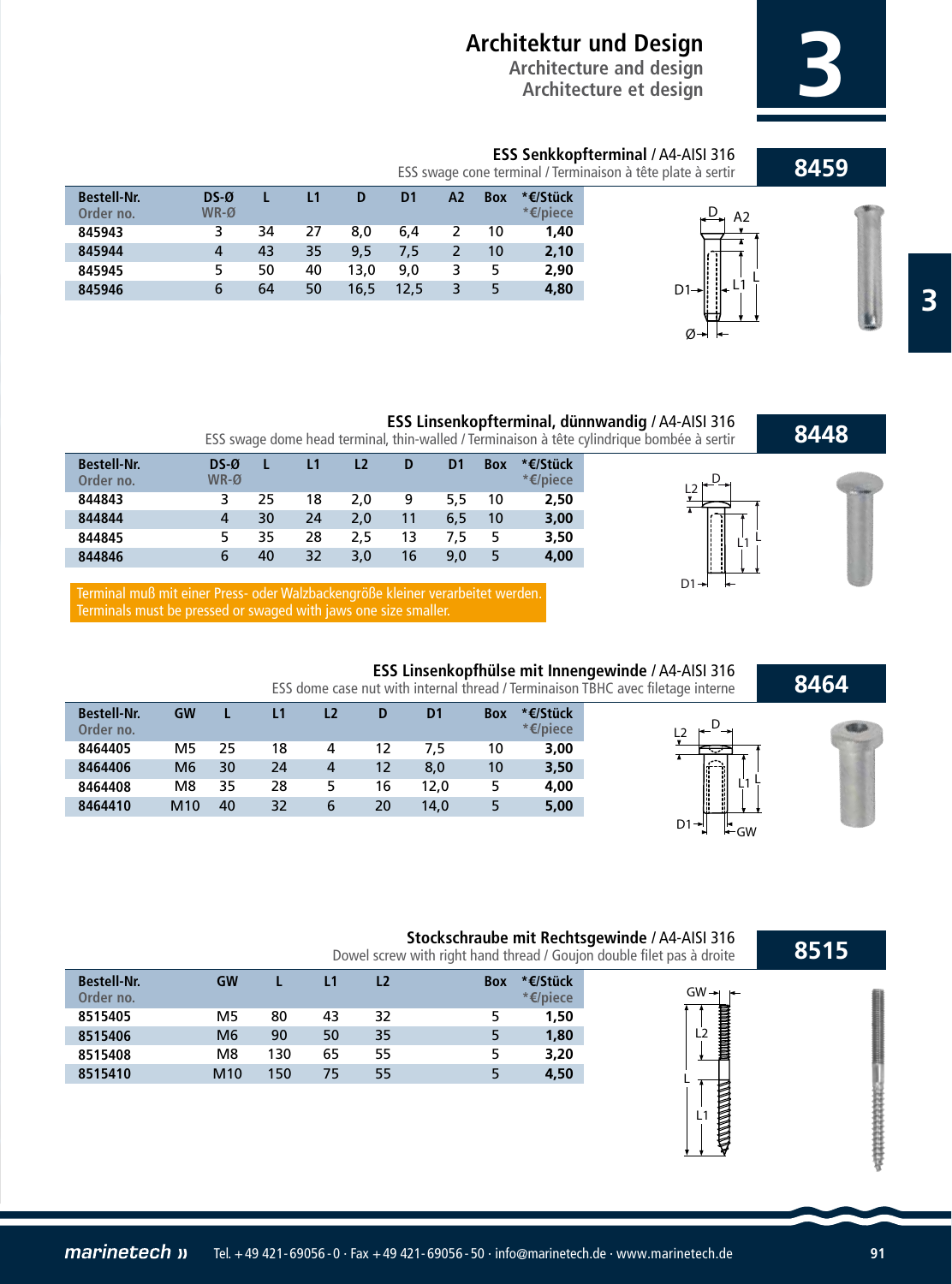

**8516 Stockschraube mit Linksgewinde** / A4-AISI 316<br>**8516** Dowel screw with left hand thread / Goujon double filet pas à gauche



| <b>Bestell-Nr.</b><br>Order no. | GW              |     |    |    | <b>Box</b> | *€/Stück<br>*€/piece |
|---------------------------------|-----------------|-----|----|----|------------|----------------------|
| 8516405                         | M <sub>5</sub>  | 80  | 43 | 32 | כ          | 1,80                 |
| 8516406                         | M <sub>6</sub>  | 90  | 50 | 35 | 5          | 2,10                 |
| 8516408                         | M8              | 130 | 65 | 55 | 5          | 3,50                 |
| 8516410                         | M <sub>10</sub> | 150 | 75 | 55 | 5          | 4,80                 |
|                                 |                 |     |    |    |            |                      |

**8468**

**Microsoft Contract** 

### **Wantenspanner Kontermutter, rechts + links** / A4-AISI 316 Counter nut for turnbuckle / Ecrous pour ridoir



|            | <b>Bestell-Nr.</b><br>Order no. | <b>GW</b>      | <b>Rechts</b><br><b>Right</b> | Links<br>Left   | <b>SW</b> | S    | <b>Box</b> | *€/Stück<br>*€/piece |
|------------|---------------------------------|----------------|-------------------------------|-----------------|-----------|------|------------|----------------------|
| <b>NEW</b> | 84684R04/L04                    | M4             | R4                            | L4              | 7         | 3,2  | 10         | 0,20                 |
|            | 84684R05/L05                    | M <sub>5</sub> | R <sub>5</sub>                | L5              | 8         | 4,0  | 10         | 0,25                 |
|            | 84684R06/L06                    | M6             | R <sub>6</sub>                | L6              | 10        | 5,0  | 10         | 0,30                 |
|            | 84684R08/L08                    | M <sub>8</sub> | R <sub>8</sub>                | L8              | 10        | 5,0  | 10         | 0,60                 |
|            | 84684R10/L10                    | M10            | R <sub>10</sub>               | L <sub>10</sub> | 13        | 6.5  | 10         | 0,75                 |
|            | 84684R12/L12                    | M12            | R <sub>12</sub>               | L12             | 17        | 8,0  | 10         | 1,10                 |
|            | 84684R14/L14                    | M14            | R <sub>14</sub>               | L <sub>14</sub> | 22        | 11,0 | 5          | 1,50                 |
|            | 84684R16/L16                    | M16            | R <sub>16</sub>               | L <sub>16</sub> | 24        | 13,0 | 5          | 2,80                 |
|            | 84684R20/L20                    | M20            | R <sub>20</sub>               | L <sub>20</sub> | 27        | 15.0 | 5          | 4,10                 |



### **Kreuzklemme geschlossen** / A4-AISI 316

Cross wire rope clip with closed base / Serre câble en croisillons inox



| <u>GW</u> |   |
|-----------|---|
|           | Н |
|           |   |

| <b>Bestell-Nr.</b><br>Order no. | $DS-Ø$<br>$WR-Ø$ | GW              | Ø  | н  | <b>Box</b> | *€/Stück<br>*€/piece |
|---------------------------------|------------------|-----------------|----|----|------------|----------------------|
| 842443                          |                  | M <sub>12</sub> | 20 | 19 | 10         | 5,80                 |
| 842444                          | 4                | M <sub>12</sub> | 20 | 21 | 10         | 5,90                 |
| 842445                          | 5                | M12             | 20 | 23 |            | 6,00                 |
| 842446                          | 6                | M <sub>12</sub> | 20 | 25 |            | 7,00                 |
|                                 |                  |                 |    |    |            |                      |

**814817**

### **Kreuzklemme offen** / A4-AISI 316 Cross wire rope clip with open base / Serre câble en croisillon inox

|  | $GW+$ |
|--|-------|
|  |       |
|  | μ     |



| ilii open base / serre capie en croisilion linox |                       |                 |     |    |            |                      |
|--------------------------------------------------|-----------------------|-----------------|-----|----|------------|----------------------|
| <b>Bestell-Nr.</b><br>Order no.                  | $DS-\alpha$<br>$WR-Ø$ | <b>GW</b>       | Ø   | н  | <b>Box</b> | *€/Stück<br>*€/piece |
| 81481743                                         |                       | M <sub>10</sub> | 17  | 19 | 10         | 6,20                 |
| 81481744                                         | 4                     | M <sub>12</sub> | 20  | 21 | 10         | 8,20                 |
| 81481745                                         | 5                     | M <sub>12</sub> | 20. | 23 | 5          | 8,50                 |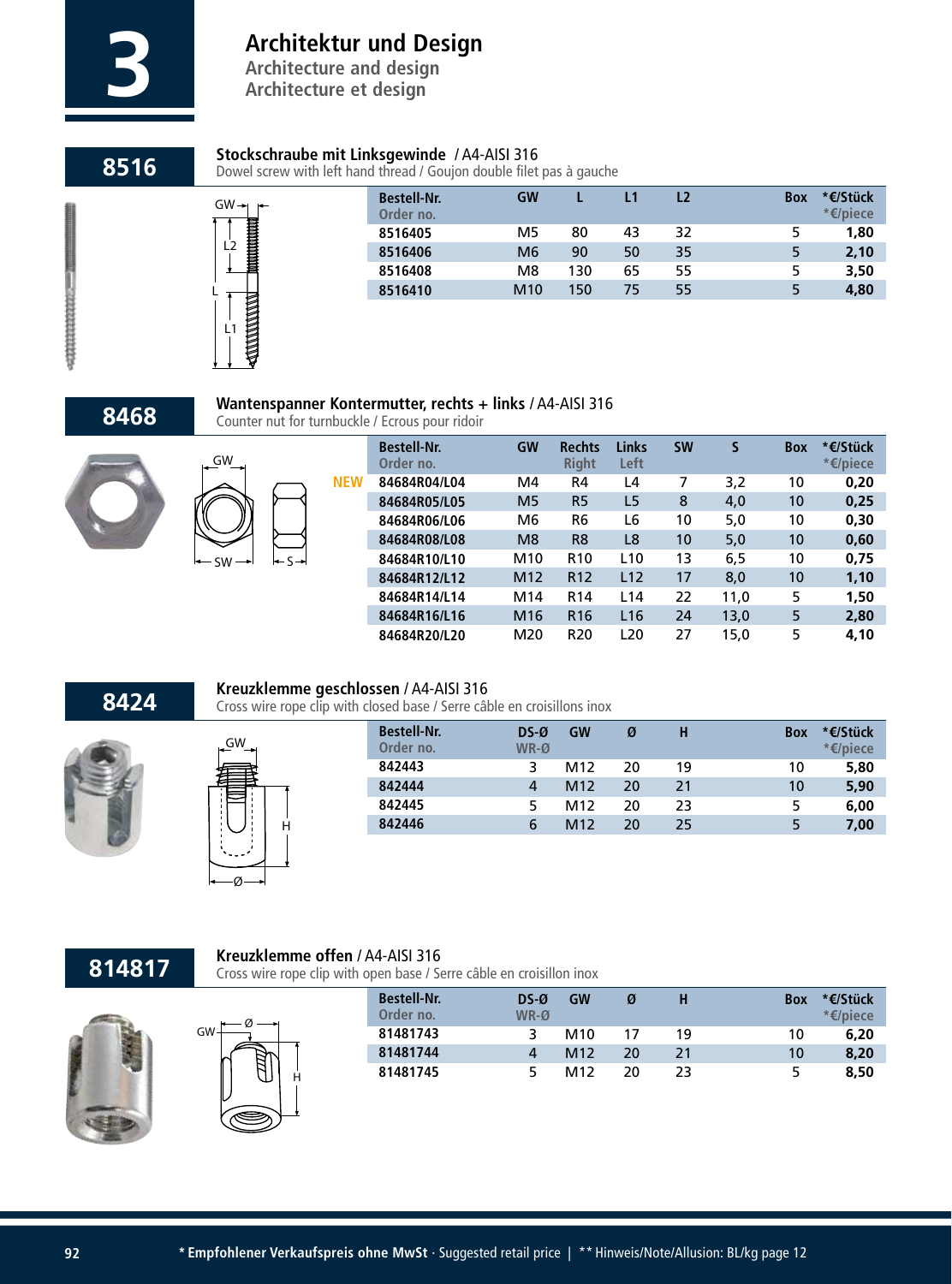**Architecture and design**

## **814722**

## **Klemmstopper** / A4-AISI 316

Wire rope stopper / Bague d'arrêt pour câble





Ø

H

DS Ø

| <b>Bestell-Nr.</b><br>Order no. | $DS-Ø$<br>$WR-Ø$ | <b>GW</b>       | Ø  | н  | <b>Box</b> | *€/Stück<br>*€/piece |
|---------------------------------|------------------|-----------------|----|----|------------|----------------------|
| 814722402                       |                  | M4              | 10 | 8  | 10         | 2,50                 |
| 814722403                       | 3                | M <sub>6</sub>  | 15 | 12 | 10         | 2,90                 |
| 814722404                       | 4                | M8              | 15 | 12 | 10         | 3,40                 |
| 814722405                       |                  | M <sub>10</sub> | 20 | 15 | 10         | 3,50                 |
| 814722406                       | 6                | M10             | 20 | 15 | 10         | 3,60                 |

**Bestell-Nr.**



### **Drahtseil-Klemmring** / A4-AISI 316

Wire rope clamp ring / Serre câble 2 parties (2 vis)

| <b>Bestell-Nr.</b><br>Order no. | $DS-Ø$<br>$WR-Ø$ | <b>GW</b>      | Ø  | н  | <b>Box</b> | *€/Stück<br>*€/piece |
|---------------------------------|------------------|----------------|----|----|------------|----------------------|
| 814700402                       |                  | M <sub>3</sub> | 15 | 10 | 10         | 3,30                 |
| 814700403                       | 3                | M <sub>3</sub> | 15 | 10 | 10         | 3,70                 |
| 814700404                       | 4                | M <sub>3</sub> | 15 | 10 | 10         | 3,80                 |
| 814700405                       | 5                | M <sub>3</sub> | 20 | 10 | 10         | 4,10                 |
| 814700406                       | 6                | M <sub>3</sub> | 20 | 10 | 10         | 4,20                 |
| 814700408                       | 8                | M <sub>4</sub> | 20 | 12 | 10         | 4,60                 |



### **Drahtseil-Klemmring, schwere Ausführung** / A4-AISI 316 Wire rope clamp ring, heavy duty / Serre câble 2 parties (A vis)

|                                 |                  |                |    |    |            |                      | <u>Write Tupe Claffib Ting, Heavy Quty / Serie Cable Z parties (4 Vis)</u><br><b>.</b> . |
|---------------------------------|------------------|----------------|----|----|------------|----------------------|------------------------------------------------------------------------------------------|
| <b>Bestell-Nr.</b><br>Order no. | $DS-Ø$<br>$WR-Ø$ | GW             | Ø  |    | <b>Box</b> | *€/Stück<br>*€/piece |                                                                                          |
| 814701403                       | 3                | M4             | 22 | 27 |            | 6,50                 |                                                                                          |
| 814701404                       | 4                | M <sub>4</sub> | 22 | 27 |            | 6,60                 |                                                                                          |
| 814701405                       |                  | M5             | 28 | 42 |            | 13,20                | ∞<br>Ø                                                                                   |
| 814701406                       | 6                | M <sub>5</sub> | 28 | 42 |            | 13,40                |                                                                                          |
| 814701408                       | 8                | M <sub>5</sub> | 28 | 42 |            | 13,60                | (©)                                                                                      |

**8462**

## **Massivkugel mit Innengewinde, blank** / A2-AISI 304

L

Massive ball with internal thread, blank / Boule massive mate avec filetage intérieur

| <b>Bestell-Nr.</b><br>Order no. | D  | <b>GW</b>      | A  | Box | *€/Stück<br>*€/piece |                 |  |
|---------------------------------|----|----------------|----|-----|----------------------|-----------------|--|
| 8462215                         | 15 | M6             | 6  | 10  | 5,50                 |                 |  |
| 8462220                         | 20 | M <sub>6</sub> | 17 | 10  | 6,30                 |                 |  |
| 8462225                         | 25 | M6             | 17 | 10  | 9,90                 | A               |  |
| 8462230                         | 30 | M <sub>6</sub> | 18 | 10  | 15,00                |                 |  |
| 8462240                         | 40 | M <sub>8</sub> | 24 | 5   | 25,00                |                 |  |
| 8462250                         | 50 | M <sub>8</sub> | 24 | 5   | 39,90                | $\leftarrow$ GW |  |